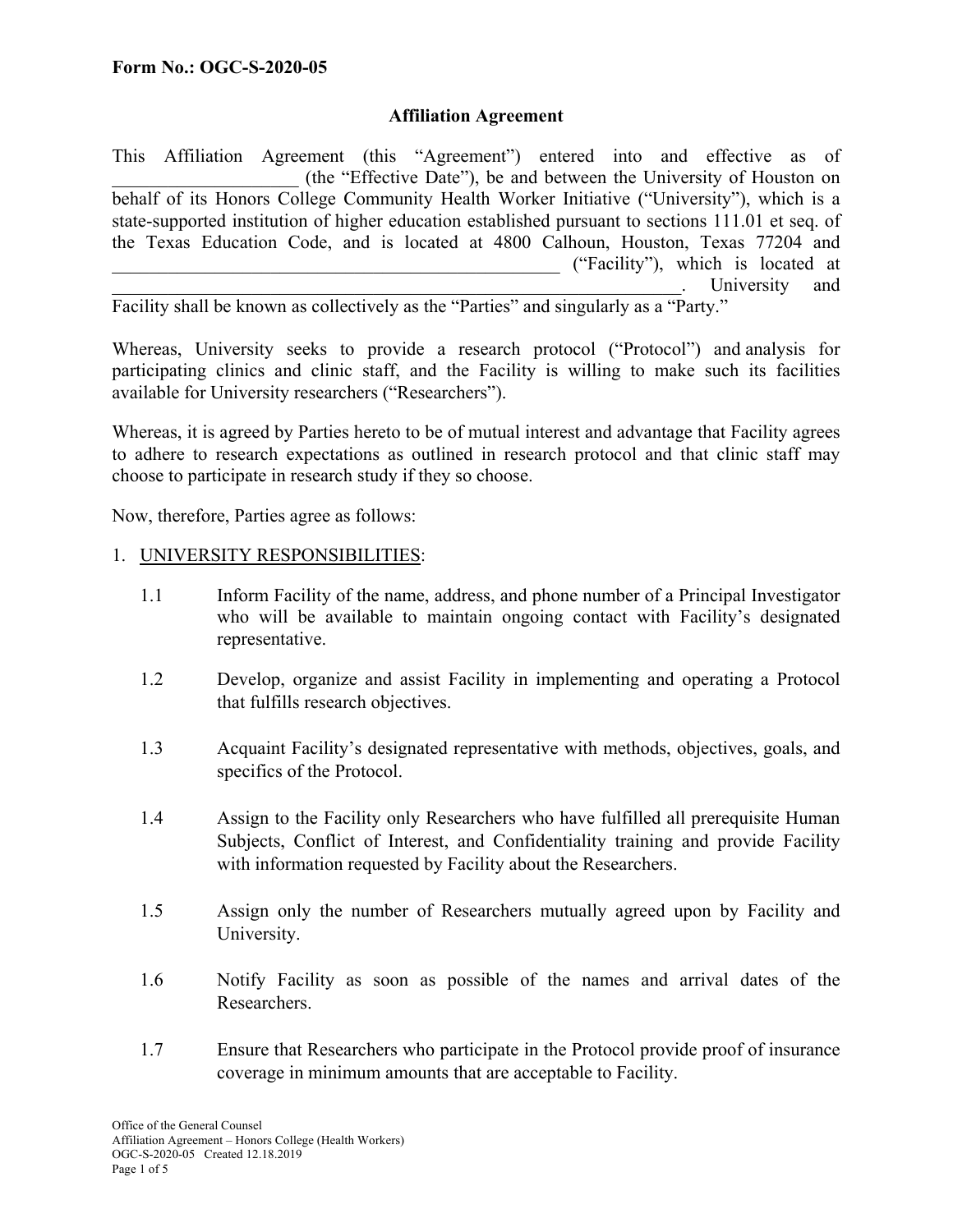### **Form No.: OGC-S-2020-05**

- 1.8 Require Researchers to provide transportation, appropriate supplies, and research equipment, as applicable.
- 1.9 Inform Researchers about their obligation to adhere strictly to all applicable administrative polices, rules, standards, schedules, and practices of the Facility.
- 1.10 Inform Researchers about their obligation to maintain confidentiality of all Facility matters, proceedings, and information to the extent required by law, including, but not limited to client records and information. This confidentiality provision shall survive the termination of this Agreement.
- 1.11 Inform Facility of any adverse risks to which Clinicians at the Facility may be exposed to because of research activities, including the mental health status, of a Clinician;
- 1.12 Upon notice to the University, notify of any unforeseen risks to which Clinicians at the Facility may be exposed to because of research activities, including the mental health status, of a Clinician;
- 1.13 Upon to notice to the University, notify Facility of any complaint, claim, investigation, or lawsuit involving a Researcher that is related to research activities provided under this Agreement;
- 1.14 Notify Researchers about their obligation to comply with Facility policies and procedures, state law, criminal background check and Occupational Safety and Health Administration ("OSHA") where applicable in the performance of research duties required by the Protocol
- 1.15 Advise Researchers and Principal Investigator to sign a Health Insurance Portability and Accountability Act ("HIPAA") agreement for the Facility.

# 2. FACILITY RESPONSIBILITIES

- 2.1 Provide access to Facility's workspace as required by the Protocol.
- 2.2 Provide an atmosphere for research that is free of discrimination based on race ethnicity, religion, gender, disability, or sexual orientation.
- 2.3 Provide Researchers with information regarding policies and procedures of Facility.
- 2.4 Understand and adhere to the requirements outlined in the Protocol.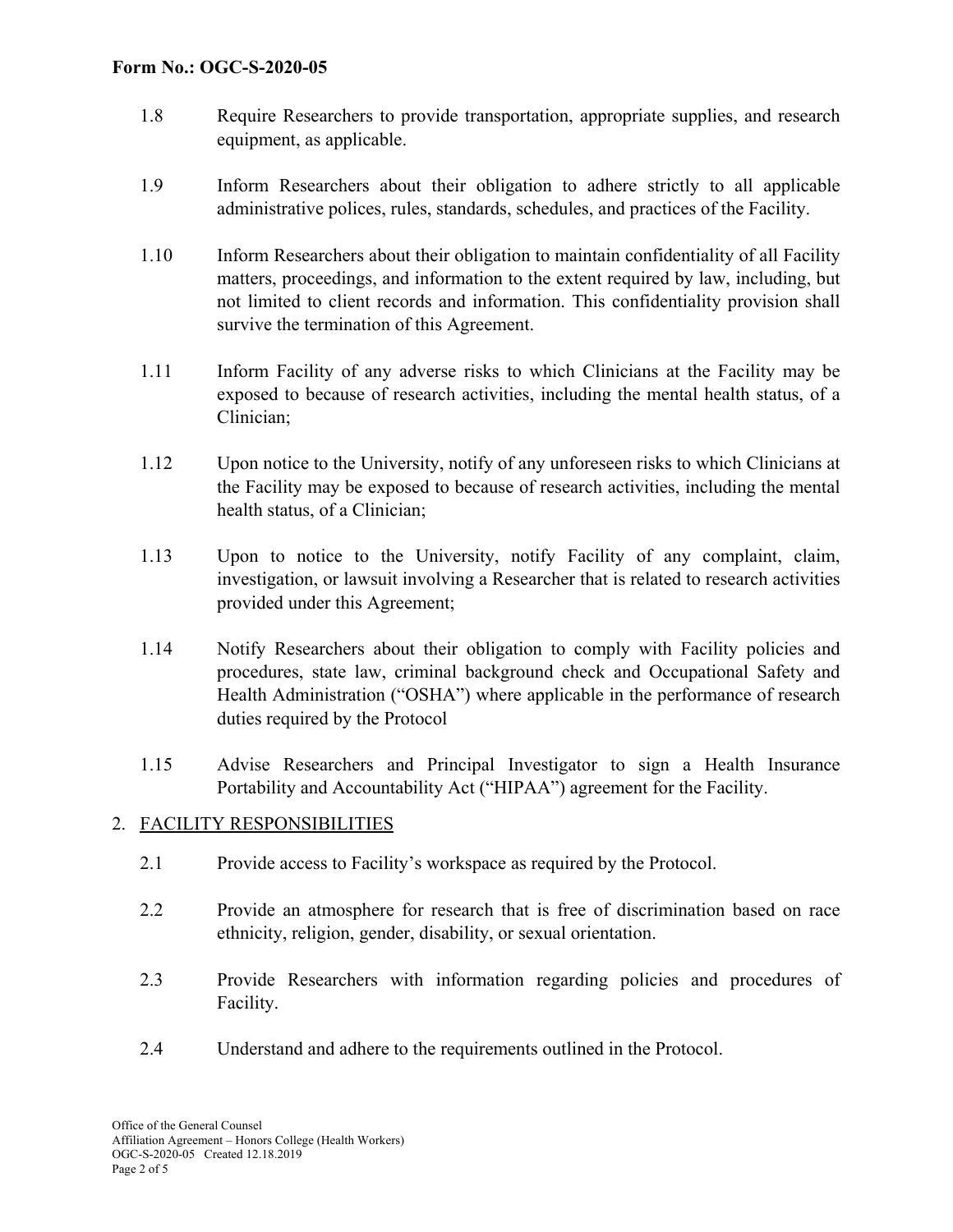### **Form No.: OGC-S-2020-05**

## 3. OBLIGATIONS OF PARTIES

- 3.1 Agree to commit themselves to identify areas of concrete research collaboration and to explore the means to achieve a successful collaboration.
- 3.2 Agree to expend their best efforts on the implementation and continuation of the collaboration as outlined in the Protocol.

## 4. TERM AND TERMINATION

- 4.1 This Agreement is at-will and may be modified by mutual written consent of authorized officials from University and Facility. This Agreement shall become effective as of the Effective Date and will remain in effect for one calendar year following the completion of the Protocol at Facility.
- 4.2 Any breach of the covenants stated in Article I of this Agreement by the University shall be considered a material breach of this Agreement. In the event of a material breach, Facility shall have the right to terminate this Agreement immediately.
- 4.3 Notwithstanding any other provision in the Agreement, either Party shall have the rights to terminate this agreement after (90) consecutive days' written notice is given to the other Party. If either Party exercises this option, Parties agree to make reasonable efforts so that Researchers already participating in the research stated in the Protocol will be allowed to complete the study.

### 5. GENERAL PROVISIONS

- 5.1 The Parties agree that this Agreement will be construed by the laws of the State of Texas and Venue for the purposes of alternative dispute resolution, claims, or litigation shall be Houston, Harris County, Texas.
- 5.2 This Agreement may not be amended or otherwise modified except by the written agreement of both Parties. Neither Party may assign this Agreement without the other Party's prior written consent. This invalidity or unenforceability of any provision(s) of this Agreement will not impair the validity and enforceability of the remaining provisions.
- 5.3 This Agreement and all terms and conditions contained herein shall be effective as of the date noted as the Effective Date that first appears in paragraph one of this document.
- 5.4 Any notice required or permitted under this agreement shall be considered effective as of the date sent by certified mail, return receipt requested, as follows: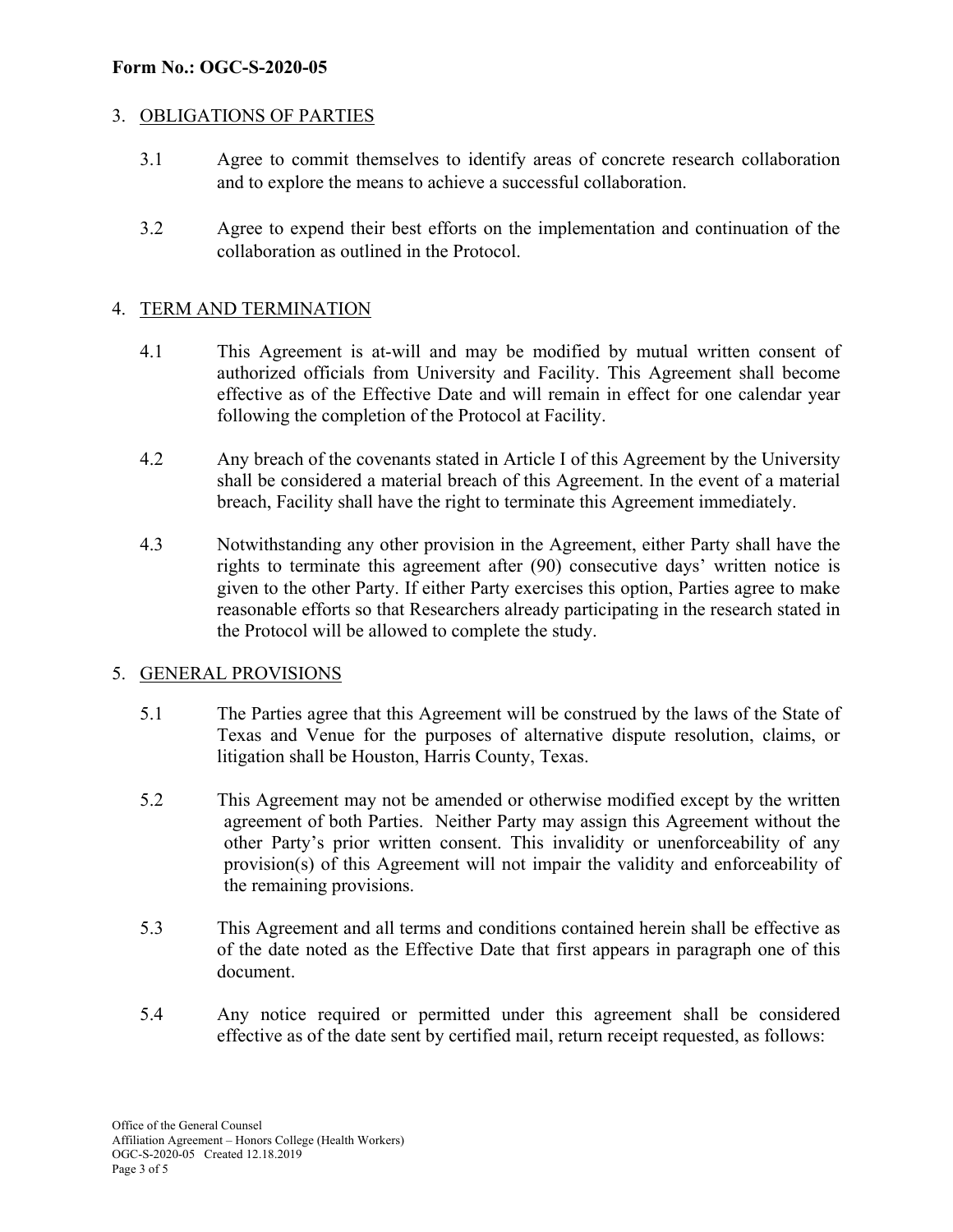| UNIVERSITY:                     | <b>FACILITY:</b>  |  |
|---------------------------------|-------------------|--|
| <b>Provost</b>                  | Administrator/CEO |  |
| University of Houston           |                   |  |
| 4800 Calhoun                    |                   |  |
| Houston, TX 77204               |                   |  |
| with a copy to:                 | with a copy to:   |  |
| Dr. Daniel Price                |                   |  |
| 4849 Calhoun, Health Building 1 |                   |  |
| Rm 342                          |                   |  |
| Houston, TX 77204               |                   |  |

- 5.5 Each Individual executing this Agreement on behalf of any Party expressly represents and warrants that he/she has authority to do so, and thereby to bind Party on behalf of which/whom he/she signs, to the terms of this Agreement.
- 5.6 If any part of the Agreement should be determined to be invalid, illegal, inoperative, or contrary to applicable law, statute, regulation, or University or Facility policies, that part of the Agreement shall be reformed, if reasonably possible, to comply with the applicable policies, provisions of law, statute, or regulation, and, in any event, the remaining parts of the Agreement shall be fully effective and operative insofar as reasonably possible.
- 5.7 A waiver by either party of the breach or violation of any provision of the Agreement shall not operate as, or be construed to be, a waiver of any subsequent breach of the Agreement.
- 5.8 Neither Party shall be liable nor deemed to be in default for any delay or failure in performance under the Agreement or other interruption of service deemed resulting, directly or indirectly, from acts of God, acts of public enemy, wat, accidents. Fires, explosions, hurricanes, floods, failure of transportation, strikes, or other work interruptions by either Party's employees, or any similar cause beyond the reasonable control of either Party.
- 5.9 This Agreement is entered into by and between Parties hereto and for their benefit. Unless explicitly provided in this Agreement, there is no intent by either Party to create or establish third Party beneficiary status or rights in any third party, and no such third party shall have any right to enforce any right or enjoy any benefit created or establishes under this Agreement.
- 5.10 Unless expressly provided herein, Parties do not assume or become liable for any of the existing or future obligations, liabilities, or debt of the other.